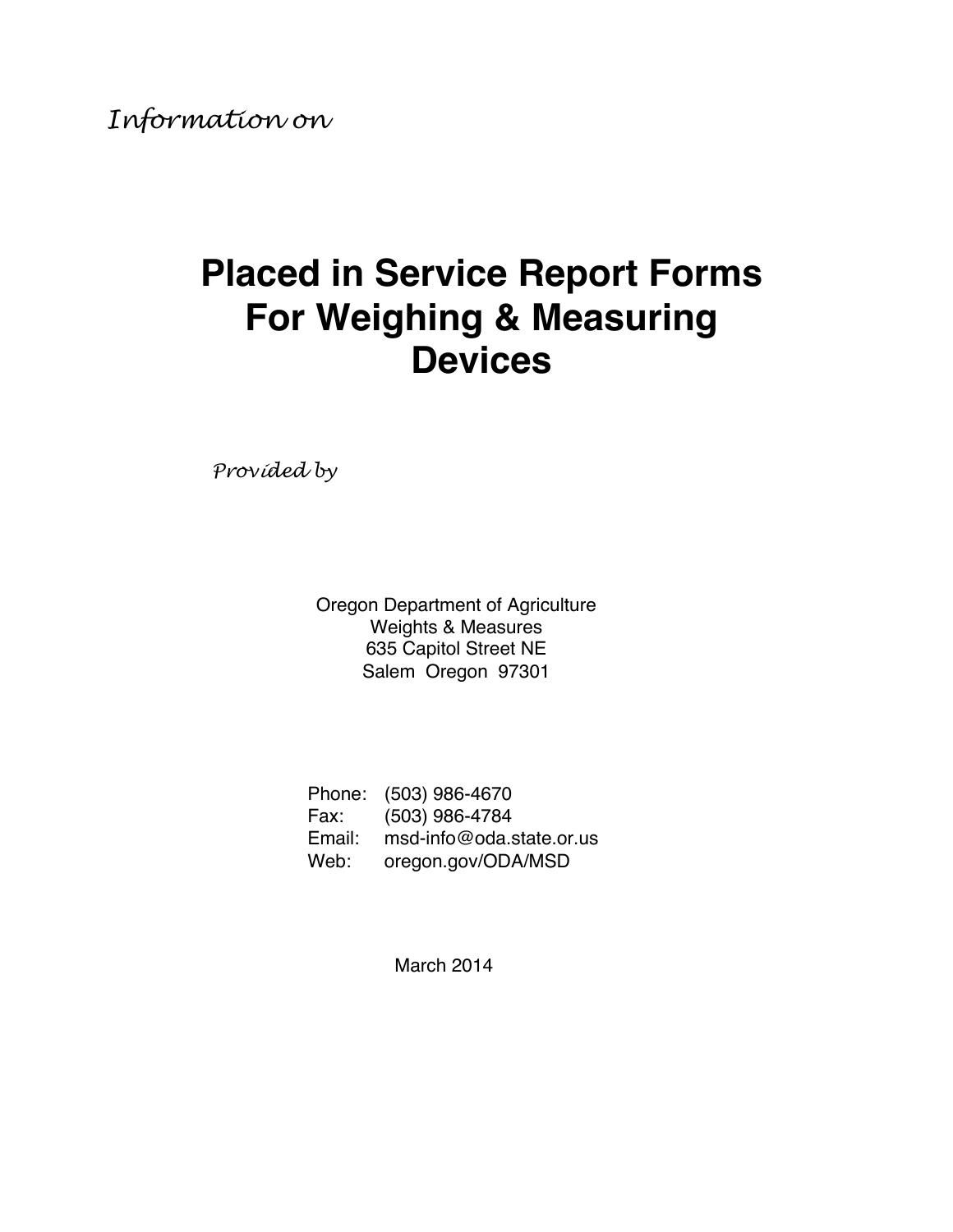# Placed in Service Information Questions & Answers

# **1. What is Placed in Service?**

"Placed in Service" means to install or repair following official rejection of any weighing or measuring device used commercially or intended to be used commercially.

# **2. What is a Placed in Service Report?**

The Placed in Service Report is available from the Weights & Measures Program. It must be completed and returned to the program area when new and/or used devices are newly installed or restored to service after official rejection by the Weights & Measures program. Properly completed rejection tag(s) shall suffice in lieu of a Placed in Service Report for device(s) restored to service following official rejection.

# **3. Where do I get Placed in Service Reports?**

Contact the Oregon Department of Agriculture, Weights & Measures, 635 Capitol Street NE, Salem, Oregon 97301-2532, or you may call the Division at (503) 986-4670. You may download Placed in Service Reports our web site at http://oregon.gov/ODA/MSD/pisr\_info.shtml.

# **4. When does the Placed in Service Report need to be completed?**

The placed in service report needs to be completed and mailed to the Weights & Measures program within 24 hours of:

(a) placing a newly installed device in service, or

(b) restoring to service a device after its official rejection . Properly completed rejection tag(s) shall suffice in lieu of a Placed in Service Report for device(s) restored to service following official rejection.

# **5. How long do I have to submit the Placed in Service Form?**

The placed in service form must be mailed to the Weights & Measures program within 24 hours of the time the device is placed in service.

# **6. Can the newly installed weighing or measuring device be used by the operator prior to being examined by the Weights & Measures inspector if a Placed in Service Report is not filled out properly and mailed in the specified time?**

No. A weighing or measuring device cannot be used commercially if all of the Placed in Service requirements are not met.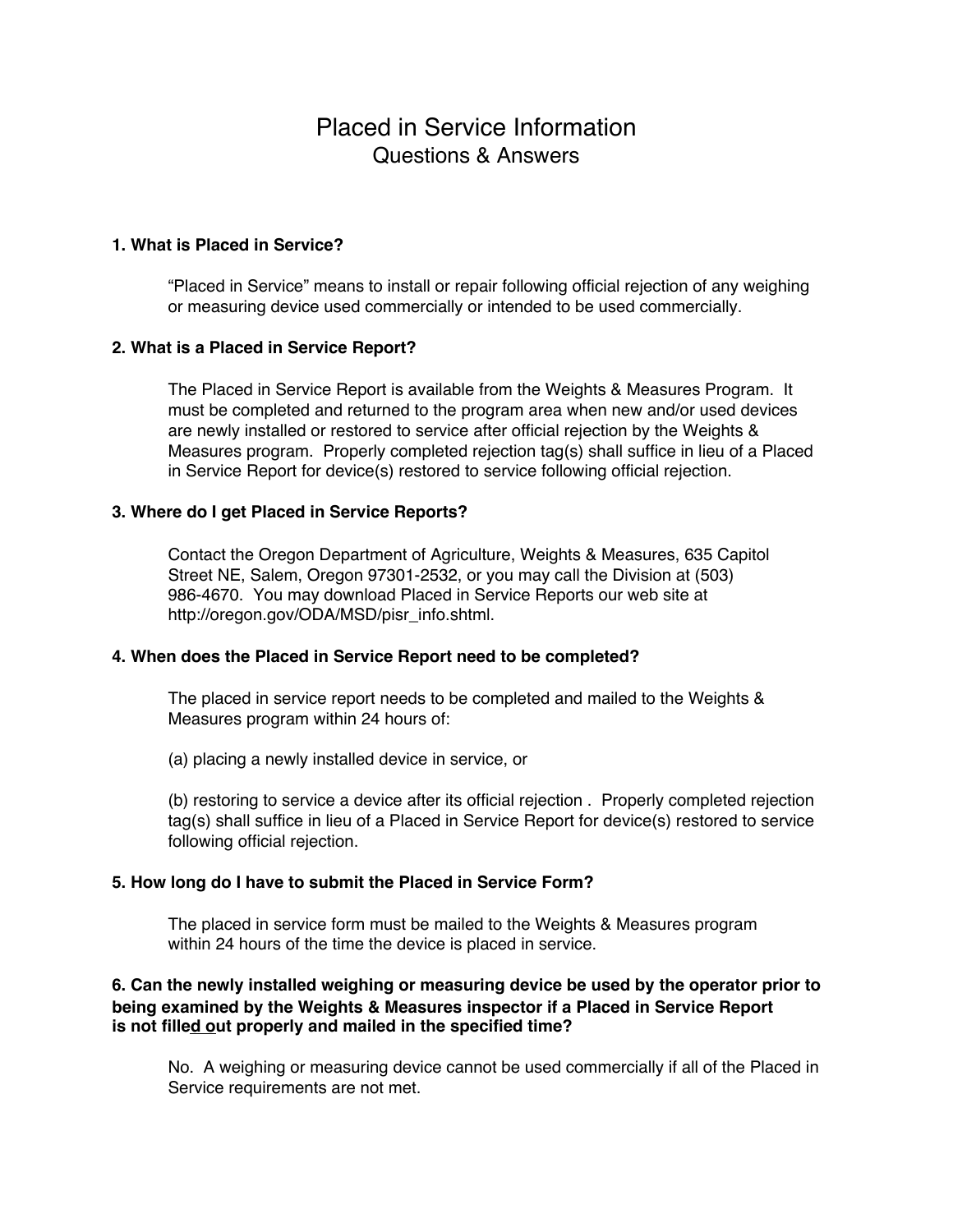# **7. What do I do with the three copies of the Placed in Service Form?**

The original (white) copy is to be mailed to Weights & Measures within 24 hours of the device being placed in to service. The duplicate (yellow) copy is to be delivered to the owner of the device. The triplicate (pink) copy is retained by the serviceperson or service agency for their records.

# **8. How long should the serviceperson or service agency retain their copy of the Placed in Service Report?**

There is no required time limit for retention of these records. The serviceperson or service agency can retain them for their records or dispose of them.

# **9. How long does the owner of the device need to retain their copy of the Placed in Service Report?**

If the devices are being used prior to an official examination by Weights & Measures, the owner of the device **must** retain their copy of the Placed in Service Report until the device(s) are examined by a Weights & Measures representative. The owner's copy serves as documentation that the devices have been installed and calibrated within the applicable tolerances.

# **10. Can the Placed in Service Report be faxed into Weights & Measures?**

Yes, provided that the operator receives their copy of the report as well. The fax number of the Measurement Standards Division is (503) 986-4784. If you fax it in you do not need to send the original in the mail.

# **11. Can I complete the Placed in Service Report on Weights & Measures website?**

No, this is not available at this time. However, you can download Placed in Service Forms online, to mail or fax to the division. Weights & Measures web site address is http://oregon.gov/ODA/MSD/pisr\_info.shtml.

# **12. Can I telephone the Placed in Service information in to Weights & Measures?**

No. The information is required to be in writing and provides documentation that the Placed in Service requirements have been met.

# **13. Do I have to fill out a Placed in Service Report if I perform maintenance on, install, or repair my own devices?**

No. You do not have to submit a Placed in Service Report if you are conducting routine maintenance or repair on a device that has not been officially rejected by Weights & Measures. However, if you are installing a device or repairing a device which has been officially rejected by Weights & Measures, you must submit a Placed in Service Report or fill out the rejection tag and submit it to Weights & Measures.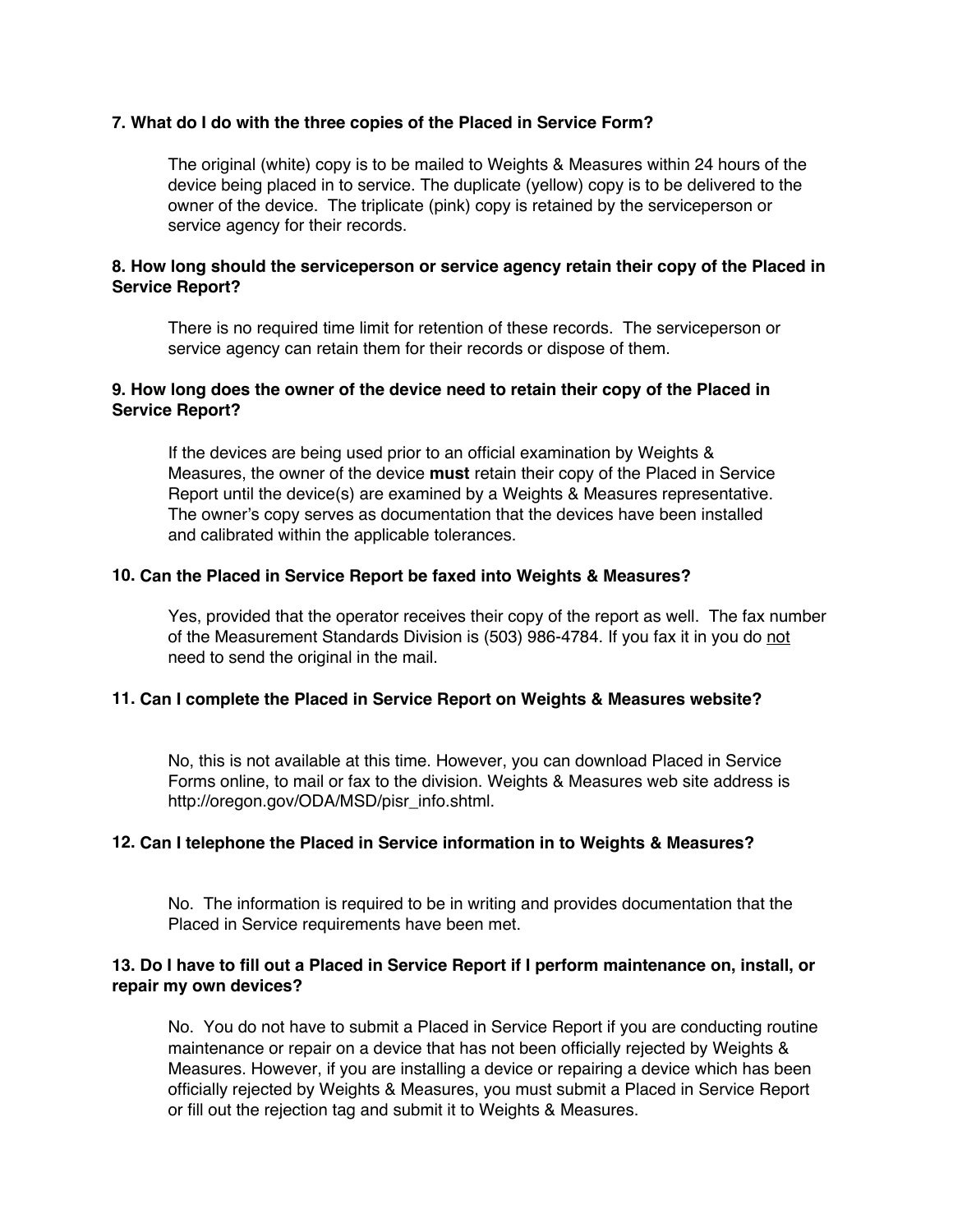# **14. How does this effect my company's maintenance person who services all of my weighing and measuring devices once a month?**

It does not. Routine maintenance does not require a Placed in Service Report unless it involves restoring to service a device that has been officially rejected by Weights & Measures.

# **15. I operate a construction company. We just built a new fueling station and installed equipment. We do not adjust or service the equipment. Who is responsible for complying with the Placed in Service Regulation?**

You are. As the installer, you are responsible for seeing that all placed in service requirements are met prior to placing device(s) in to commercial use.

# **16. As the owner of a business, I purchase and install my own weighing or measuring device(s). I am not a service person or a service agency. Am I required to fill out a Placed in Service Report?**

Yes. As the installer, you are responsible for seeing that all placed in service requirements are met prior to placing device(s) in to commercial service.

# **17. Who is responsible for ensuring that a Placed in Service Report is submitted?**

The service person or service agency is responsible. However, it is the device operator's responsibility to ensure that the device(s) are licensed and that they have in their possession a completed Placed in Service Report.

# **18. What is a service person or service agency?**

(a) "Service Agency" means any agency, firm, company or corporation which for hire, award, commission, or any other payment of any kind, installs, services, repairs or reconditions a commercial weighing or measuring device.

(b) "Serviceperson" means any individual who for hire, award, commission, or any other payment of any kind, installs, services, repairs, or reconditions a commercial weighing or measuring device.

# **19. If I buy a weighing or measuring device, who is responsible to see that it meets the Placed in Service requirements?**

If you are the individual or the company placing the device into commercial service, then you are responsible for meeting all Placed in Service requirements.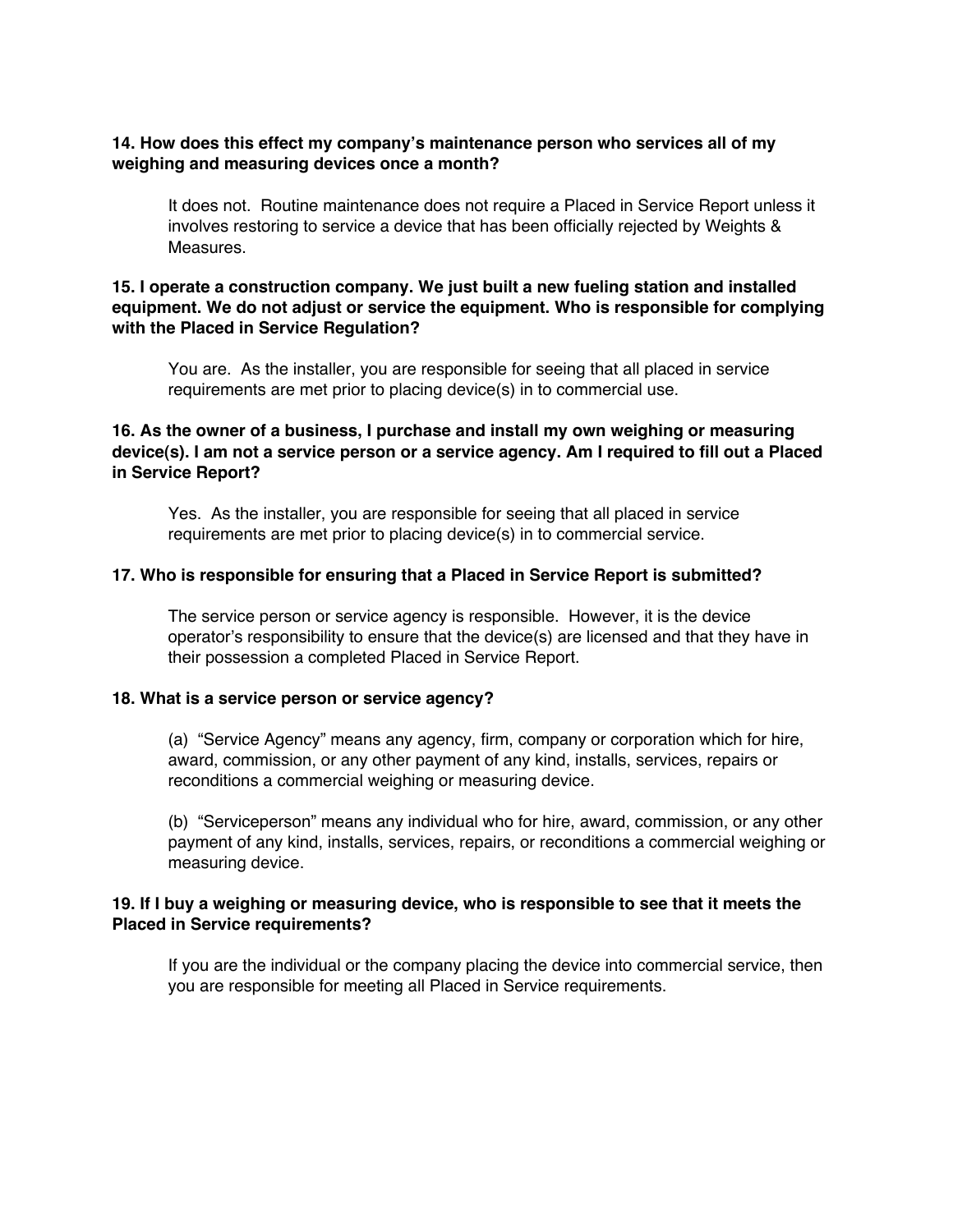# **20. What if I buy a device, not intending to use it commercially and then later decide to put it into commercial use?**

At the time the device is put into commercial use, a Placed in Service Report must be submitted and the device must meet all of the current specifications and tolerances for a commercial device.

#### **21. If I replace a component on a device, do I need to fill out a Placed in Service Report?**

No, unless the repair is in response to an official rejection and the Repair Orders have been lost.

# **22. If a service company replaces an existing licensed device with a new device, is a Placed in Service Report required?**

Yes. That device must meet all of the current specifications and tolerances for commercial devices.

# **23. As a device sales company, a customer buys a device from us, and installs it themselves. Who is responsible for filling out a Placed in Service Report?**

(a) If the device owner installs the device themselves and it is to be used commercially, then it is the device owner's responsibility to complete the Placed in Service Report, however,

(b) the device sales company may provide a copy of the Placed in Service Report to the buyer or advise the buyer to contact Weights & Measures to receive a copy, or

(c) the device sales company may complete and distribute a Placed in Service Report for the buyer at the time of the sale.

# **24. I perform routine maintenance on a customer's weighing or measuring device. Do I need to complete a Placed in Service Report?**

No. In the case of routine maintenance, Placed in Service Reports are not required.

# **25. I just repaired a customer's weighing or measuring device which was tagged by a Weights & Measures official. Do I need to send in a Placed in Service Report?**

No, provided that the Repair Order(s) is/are completed and the Repair Order(s) is/are mailed into Weights & Measures office within 24 hours of repair.

# **26. I placed in service several devices for a customer. Do I need to fill out a Placed in Service Report for each device?**

No. Multiple devices may be placed on the same Placed in Service Report, except for large capacity scales (manufacturer rated capacity 1,161 lbs and up) which must be reported individually on separate Placed in Service Reports.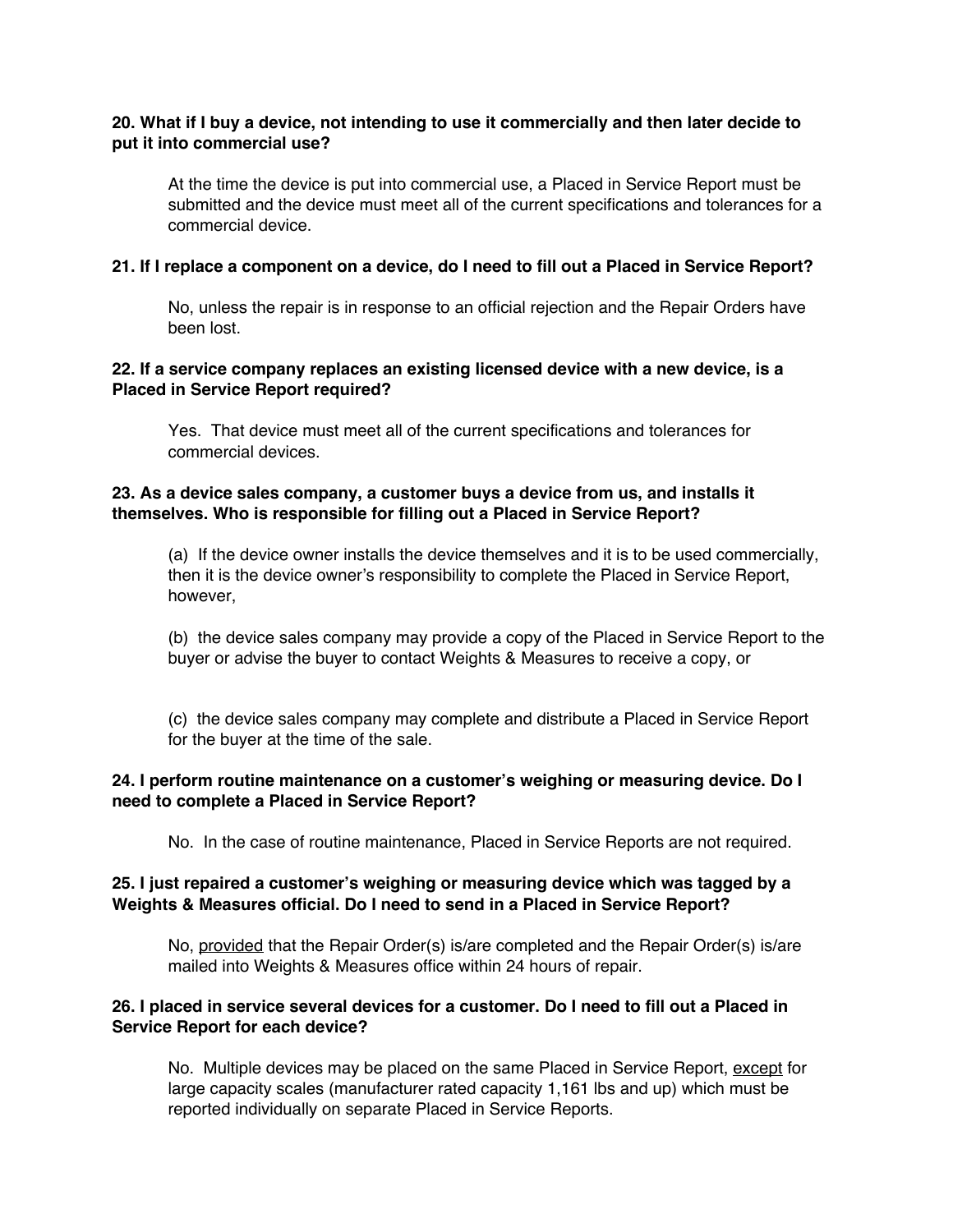# **27. If a Weights & Measures inspector has rejected a weighing or measuring device and I am unable to locate the repair orders (tags) and mail them into Weights & Measures, do I need to complete a Placed in Service Report?**

Yes. If the tags are not available, a Placed in Service Report must be completed indicating that the Repair Orders (tags) are lost. The Report must be mailed to Weights & Measures within 24 hours after completing the repairs and the tag number(s) should be indicated on the Placed in Service Report.

# **28. As a serviceperson or service agency, what are my responsibilities?**

The Serviceperson or Service Agency is responsible for placing in service, installing, repairing, and adjusting devices such that:

(1) the devices are in compliance with all applicable requirements of the 2004 Edition of the National Institute of Standards and Technology (N.I.S.T.) Handbook 44,

(2) the devices are issued an active National Type Evaluation Program (N.T.E.P.) Certificate of Conformance (CC) on the entire weighing or measuring system unless otherwise exempted,

(3) the devices are installed in accordance with the manufacture's instructions,

(4) the devices are adjusted within applicable tolerances and not Predominantly in Favor of the device user,

(5) the devices are adjusted as closely as practicable to zero error,

(6) security seals are appropriately affixed to any mechanism designed to be sealed, and

(7) a Placed in Service Report is completed and distributed as required in 603-027-0690.

# **29. Who is responsible for calibrating weighing and measuring devices prior to sending in a Placed in Service Report?**

(a) If the device owner installs the device themselves and it is to be used commercially, then it is the device owner's responsibility to calibrate all devices to as close to zero error as possible and within applicable tolerances.

(b) If the serviceperson or service agency installs the device, then it is the service person or service agency's responsibility to calibrate all devices to as close as possible to zero error and within applicable tolerances.

# **30. What requirements must be met before a newly installed weighing or measuring device can be used commercially?**

A weighing or measuring device shall not be used commercially in the State of Oregon until: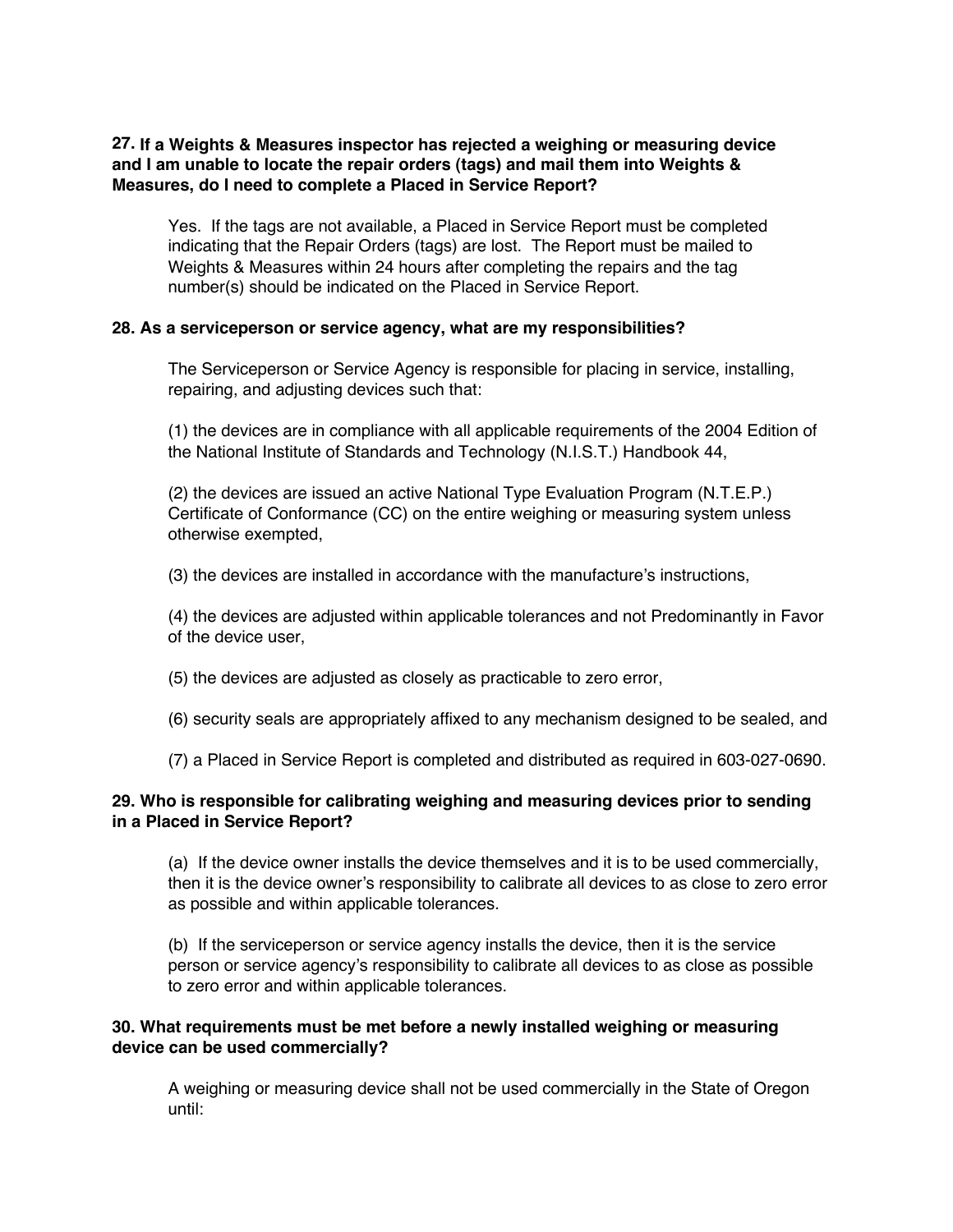- (1) it is licensed as required in ORS 618.121,
- (2) and either

(a) a Placed in Service Report is completed and distributed as required in OAR 603-027-0690, or

(b) express permission is given to the device owner or operator by a representative of Weights & Measures.

(3) the devices are in compliance with all applicable requirements of the 2004 Edition of the National Institute of Standards and Technology (N.I.S.T.) Handbook 44,

(4) the devices are issued an active National Type Evaluation Program (N.T.E.P.) Certificate of Conformance (CC) on the entire weighing or measuring system unless otherwise exempted,

(5) the devices are installed in accordance with the manufacture's instructions,

(6) the devices are adjusted within applicable tolerances and not Predominantly in Favor of the device owner or operator,

(7) the devices are adjusted as closely as practicable to zero error, and

(8) security seals are appropriately affixed to any mechanism designed to be sealed.

# **31. Who is responsible for licensing a weighing or measuring device prior to placing it into commercial service?**

It is the responsibility of the owner and/or operator of the device to:

(a) obtain a device license from Weights & Measures prior to commercial use, or

(b) obtain express permission from Weights & Measures to use the weighing or measuring device prior to obtaining a license.

# **32. Can I put newly installed devices and rejected devices restored to service on the same Placed in Service Report?**

No. Newly installed device(s) are to be reported on a Placed in Service Report, while repaired rejected devices should be reported by filling out and returning the Repair Orders.

# **33. Can a company's installation or device test report serve in lieu of Weights & Measures Placed in Service Report?**

No. A Placed in Service Report is to be submitted on all newly installed devices.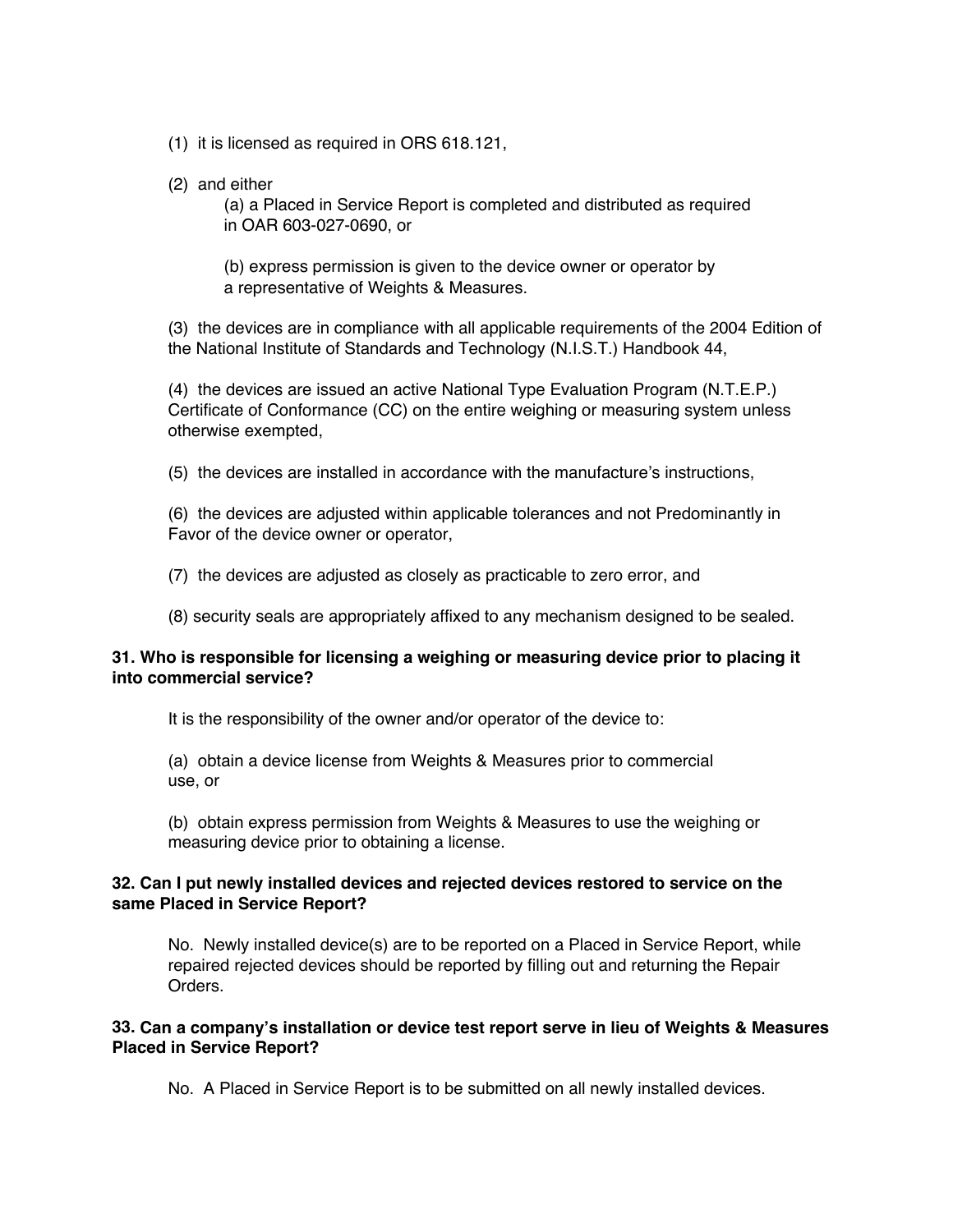# **34. What does "predominately in favor" mean?**

 "Predominately in Favor" means any and all weighing or measuring equipment, by group or entirety, in service at a single place of business found to be in error predominantly in a direction favorable to the device owner or operator. Predominately in favor would apply if more than 50% of the total devices have errors in favor of the device owner or operator; or in the case of measuring devices, if more than 50% of the devices dispensing any single product or grade have errors in favor of the device owner or operator.

# **35. What is NTEP?**

NTEP is an abbreviation for the National Type Evaluation Program. When a weighing or measuring device manufacturer wishes to sell a piece of equipment for commercial use, they submit a model of the device to a NTEP Participating Laboratory for evaluation. The equipment is thoroughly tested and checked for compliance with all applicable National Institute of Standards and Technology (NIST) Handbook 44 requirements. If the equipment is approved, it is issued a Certificate of Conformance (CC), thus an NTEP CC. This NTEP Certificate helps assure the user, service agency, and the Measurement Standards official that the equipment is "legal for trade".

# **36. Where can I find out more about NTEP (National Type Evaluation Program) and Certificates of Conformance?**

You can visit the NTEP web page at http://ncwm.net/ntep, or you can contact Weights & Measures at (503) 986-4670.

# **37. What is a security seal?**

A "security seal" provides security for any mechanism or component of a weighing or measuring device that can affect its accuracy and can easily be adjusted. Security seals may be in the form of a physical "lead-and-wire" seal, wire-and-crimp, paper seal, or electronic seal. To adjust the mechanism, the security seal would have to be broken, thus it provides a level of assurance that a device has not been tampered with since its last calibration.

# **38. Who is responsible for ensuring that security seals are in place on devices placed into service?**

(a) If the device owner installs the device themselves and it is to be used commercially, then it is the device owner's responsibility to ensure that all security seals are in place prior to the device being placed into commercial service.

(b) If the serviceperson or service agency installs the device, then it is the service person or service agency's responsibility to ensure that all security seals are in place prior to the device being placed into commercial service.

# **39. Where can I obtain a copy of NIST Handbook 44?**

To view the handbook online, go to: http://ts.nist.gov/ts/htdocs/230/235/pubs.htm.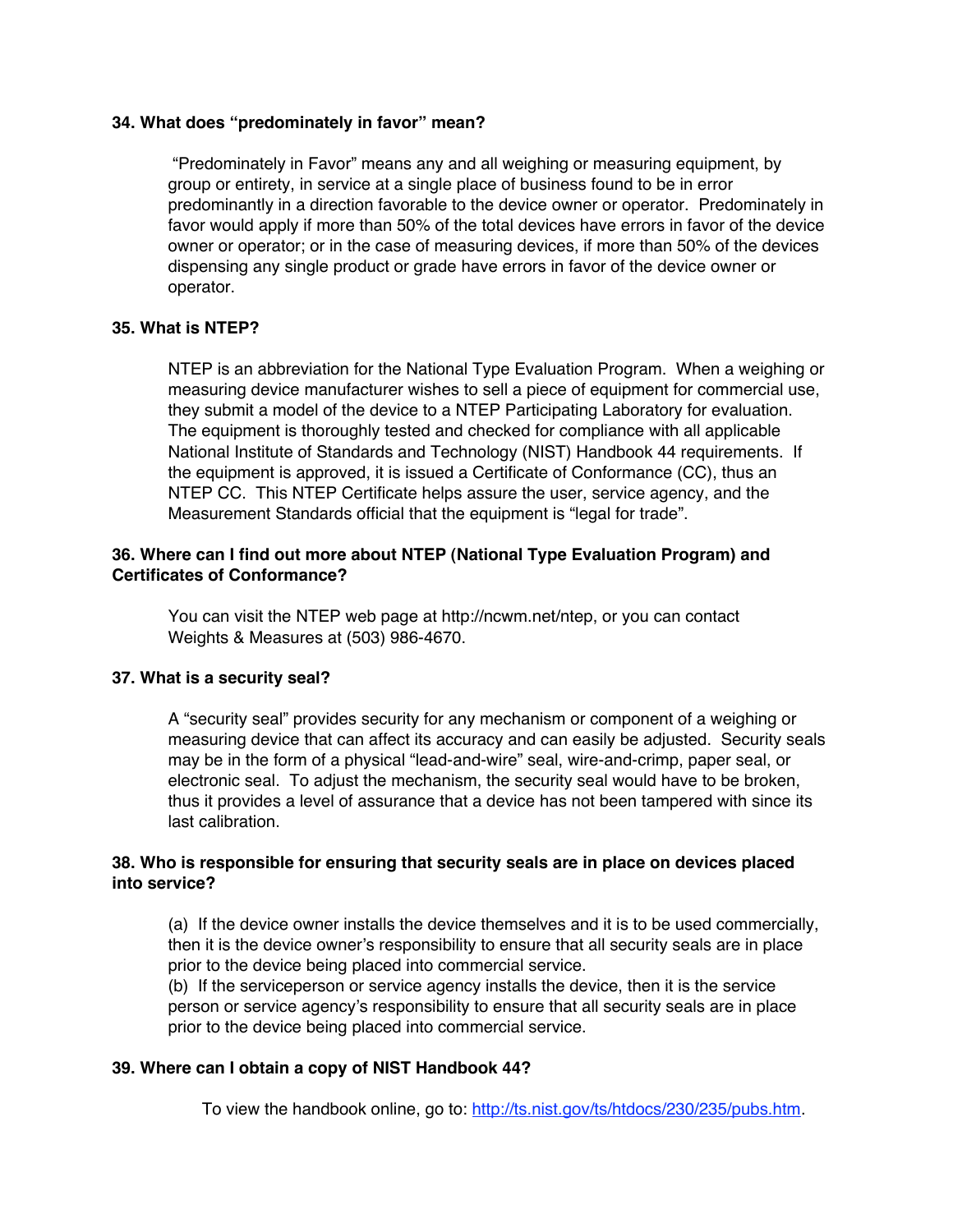# OREGON ADMINISTRATIVE RULES Chapter 603, Division 027 - Department of Agriculture (Revised March 2014)

Placed In Service Requirements

# **603-027-0670 Definitions**

As used in this Chapter, unless the context requires otherwise:

(1) "Placed in Service" means to install or repair following official rejection of any weighing or measuring device used commercially or intended to be used commercially.

(2) "Predominantly in Favor" means any and all weighing or measuring equipment, by group or entirety, in service at a single place of business found to be in error predominantly in a direction favorable to the device owner or operator:

(a) More than 50 percent of the total devices with errors in favor of the device owner or operator, and

(b) In the case of measuring devices, more than 50 percent of the devices dispensing any single product or grade with errors in favor of the device owner or operator. Devices that are not consistently minus (i.e. have either one "zero" or one "plus" error in addition to one minus error) on either the normal or special test will not be included in the calculations to determine if the entire site or a specific product or grade is predominantly minus.

(3) "Repair," in any of its variant forms, means to adjust or recondition any weighing or measuring device following official rejection.

(4) "Service Agency" means any agency, firm, company or corporation which for hire, award, commission, or any other payment of any kind, installs, services, repairs or reconditions a commercial weighing or measuring device.

(5) "Serviceperson" means any individual who for hire, award, commission, or any other payment of any kind, installs, services, repairs, or reconditions a commercial weighing or measuring device

# **603-027-0680 Placed in Service**

A weighing or measuring device shall not be used commercially in the State of Oregon until:

(1) It is licensed as required in ORS 618.121,

(2) Either:

(a) A Placed in Service Report is completed and distributed as required in OAR 603-027- 0690, or

(b) Express permission is given to the device owner or operator by a representative of Weights & Measures,